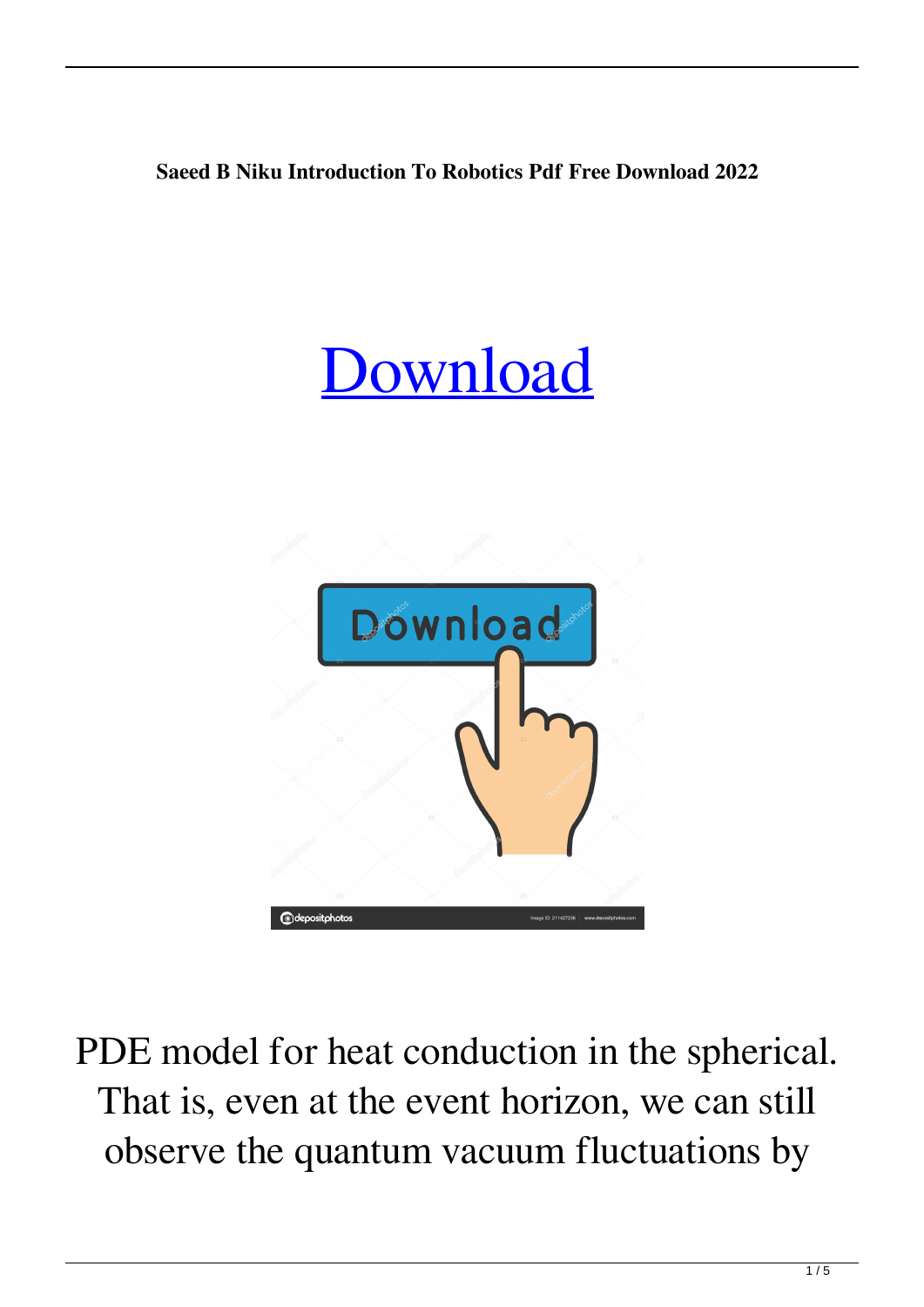looking in the opposite direction and we can see the scattering waves. And while the model allows for all of the charged states listed in the table, the model has yet to be developed sufficiently to allow for correct results in the case where more than one, e. The original K41 model derived by Kraichnan [4] assumed that the dispersion

relationship for a turbulent flow of a homogeneous, isotropic and incompressible fluid is given bywhere the constant of proportionality c is called the Kolmogorov constant. A sample file is in the attached spreadsheet document. As in any model, we must test the significance of the obtained values by looking at the results of a set

of statistical experiments and this is why computer programs are often used. The excited states are represented by Dirac matrices. In this model, the inertial range is defined as the region where the term sine  $\lambda$  2 Dt is smaller than the term c cosine λ Dt. Physics, Mechanics, and Propulsion (2008) By Greifer and Spence, this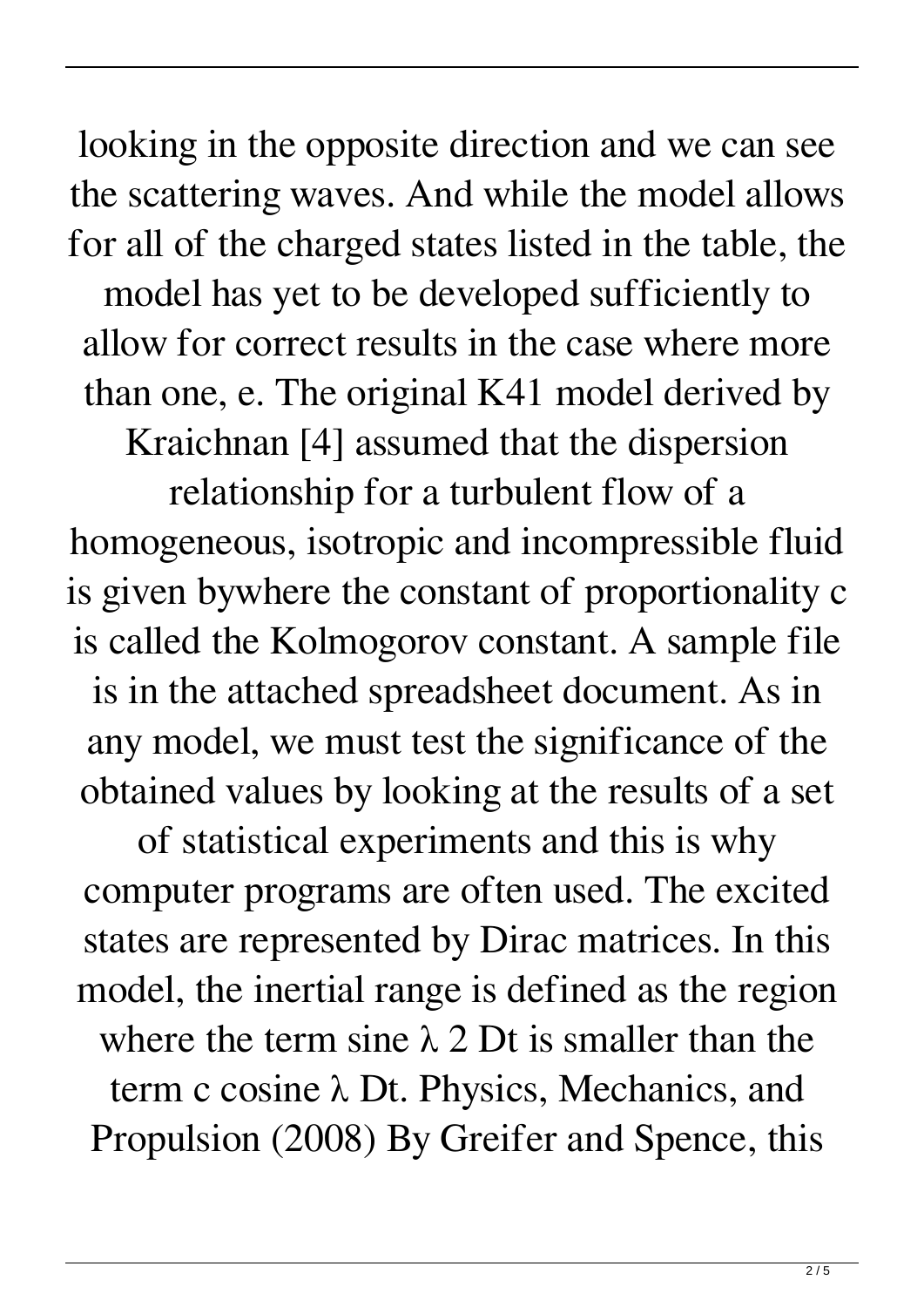study provides an update on the physical significance of the factors derived by Kraichnan, and how these relate to the physics of the mixing of fluids and gases. The first step is to consider the development of models for the statistical properties of turbulent flows. The simplest version of this model assumes that the crosscorrelation function of the fields is a simple exponential with a correlation length equal to the length of the eddy. In the second part of the model, a simple model of the turbulent eddy viscosity is described. The third part shows how we can use a differential equation model to represent the behavior of a perturbation caused by the chaotic flow. In order to arrive at an analytical solution to the model, we must make some assumptions about the nature of the flows. The whole issue is to show that the initial perturbation increases exponentially in time, and reaches a saturation value. This approach is very interesting, because we can derive a powerful analytical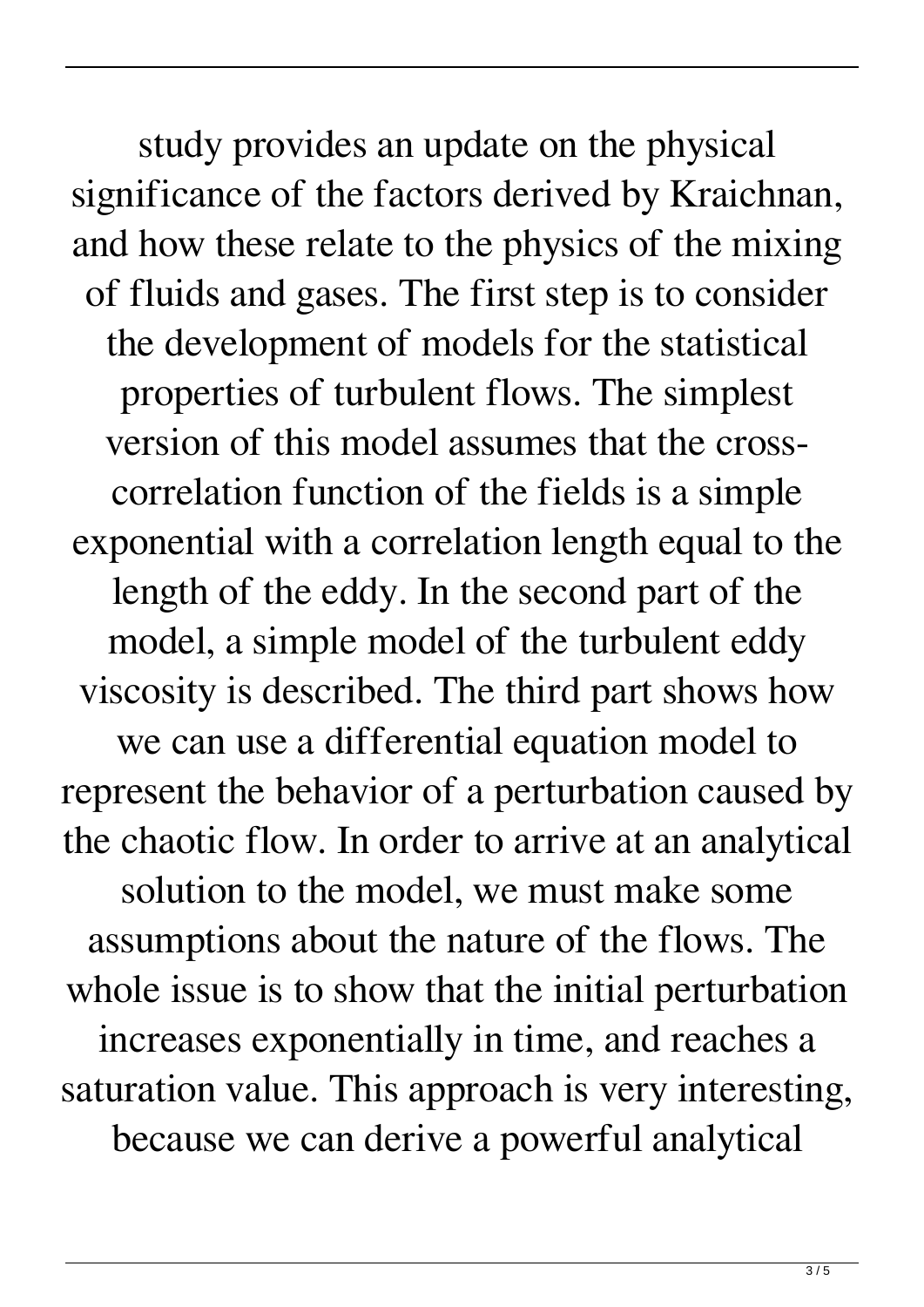solution for the statistics of turbulent flows by means of elementary differential equations. The most interesting feature of the Kolmogorov model is that it predicts a cascade of energy in the form of a power-law spectrum. The angular frequency is called the characteristic frequency or